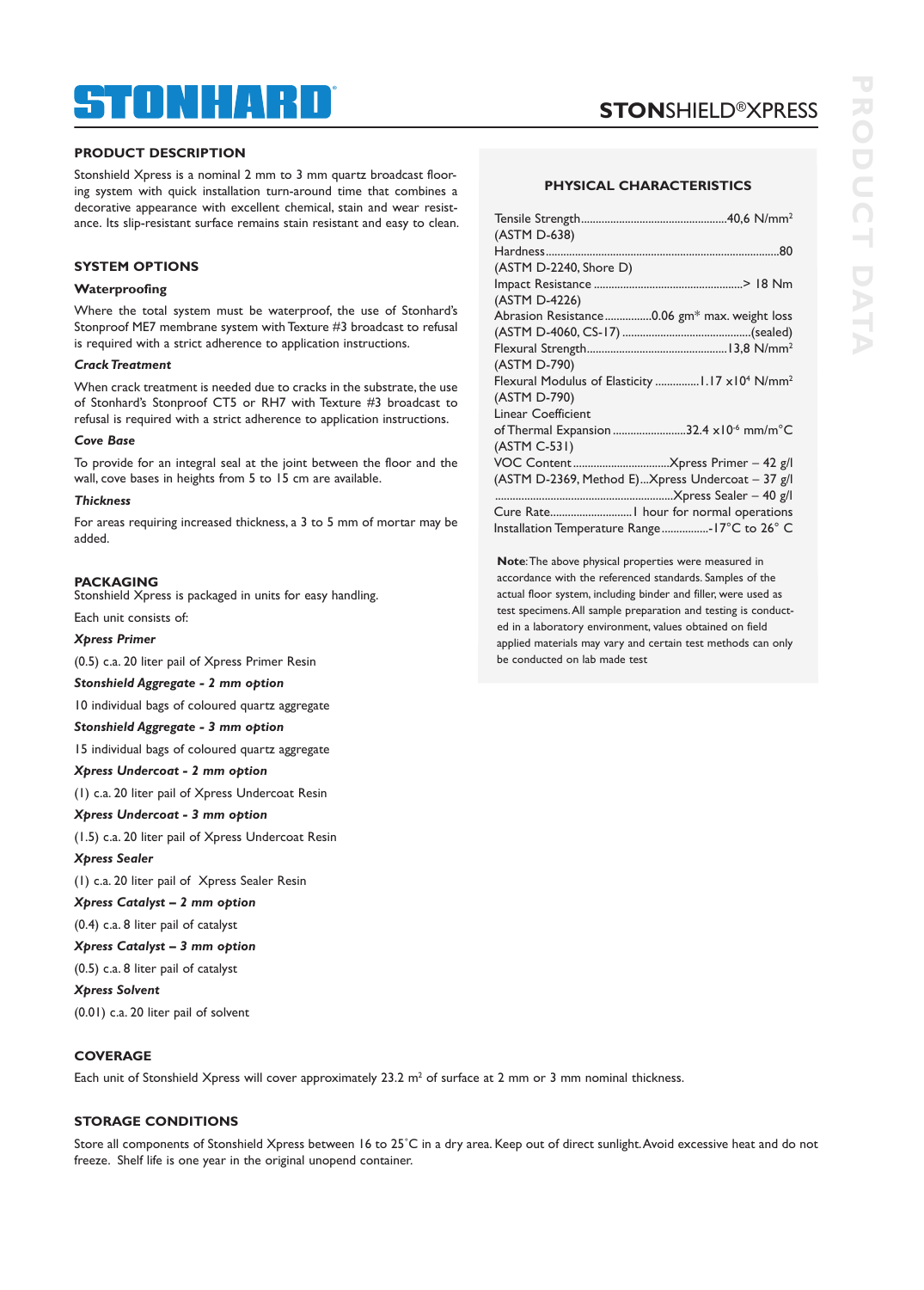### **COLOUR**

Stonshield Xpress is available in twelve standard colours. Refer to the Stonshield Colour Sheet. Custom colours are available upon request.

### **SUBSTRATE**

Stonshield Xpress, with the appropriate primer, is suitable for application over properly prepared concrete, wood, brick, quarry tile, metal or Stonhard Stonset grouts. For questions regarding other possible substrates or an appropriate primer, contact your local Stonhard representative or Technical Service.

#### **SUBSTRATE PREPARATION**

Proper preparation is critical to ensure an adequate bond and system performance. The substrate must be dry and properly prepared utilizing mechanical methods. Questions regarding substrate preparation should be directed to your local Stonhard representative or Technical Service.

**Note**: For applying over an existing MMA floor, the surface must be sanded and Xpress Solvent wiped.

### **PRIMING**

The use of Xpress Primer is necessary for all applications of Stonshield Xpress over all substrates other than existing MMA floors. Aggregate must be seeded into the wet primer to provide traction for the following steps. The Xpress Primer must be fully cured and concrete must be completely sealed off prior to the application of the Under-coat.

### **MIXING**

- Proper mixing is critical for the products to exhibit the proper application properties, cure properties and ultimate physical properties.
- Mechanical mixing is required for all components.
- Refer to Stonshield Xpress Directions for further details.

#### **APPLYING**

- DO NOT attempt to install material if the temperature of the Stonshield Xpress components are not within 16 to 25˚C.
- Xpress primer is mixed, applied to the floor and sparsely broadcasted with Stonshield Aggregate. The primer is allowed to cure.
- Xpress Undercoat is mixed, applied to floor and broadcasted to refusal with Stonshield Aggregate. The undercoat is allowed to cure and excess aggregate is removed.
- Apply one or two more layers of Xpress undercoat and Stonshield Aggregate to achieve the proper thickness.
- Xpress sealer is mixed, applied to the floor and allowed to cure.
- A second coat of Xpress sealer is applied to achieve desired texture.
- Refer to the Stonshield Xpress Directions for further detail.

### **CLEANING UP**

Xpress Solvent is recommended tor cleanup of the unreacted Xpress Sealer material. The reacted material will require mechanical means of removal. Use these materials only in strict accordance with the manufacturer's recommended safety procedures. Dispose of waste materials in accordance with government regulations.

#### **PRECAUTIONS**

- Use these materials only in strict accordance with the manufacturer's recommended safety procedures. Dispose of waste materials in accordance with government regulations.
- The use of NIOSH/MSHA approved respirators using an organic vapor/acid gas cartridge is mandatory.
- The selection of proper protective clothing and equipment will significantly reduce the risk of injury. Body-covering apparel, safety goggles or safety glasses and impermeable gloves are required.
- In case of contact, flus area with water for 15 minutes and seek medical attention. Wash skin with soap and water.
- If Material is ingested, immediately contact a physician. DO NOT INDUCE VOMITING.
- Use only with adequate ventilation. Inhalation of vapors may cause severe headaches, nausea and possibly unconsciousness.
- During prep-work of floor substrate or mixing of Stonhard product while adding aggregate, dust masks must be worn

#### **NOTES**

- Procedures for maintenance of the flooring system during operations are described in the Stonkleen Floor Cleaning Procedures Brochure.
- Specific information regarding chemical resistance is available in the Stonshield Chemical Resistance Guide.
- Safety Data Sheets for Stonshield Xpress are available on line at www.stonhard..com under Products or upon request.
- A staff of technical service engineers is available to assist with installation or to answer questions related to Stonhard flooring products.